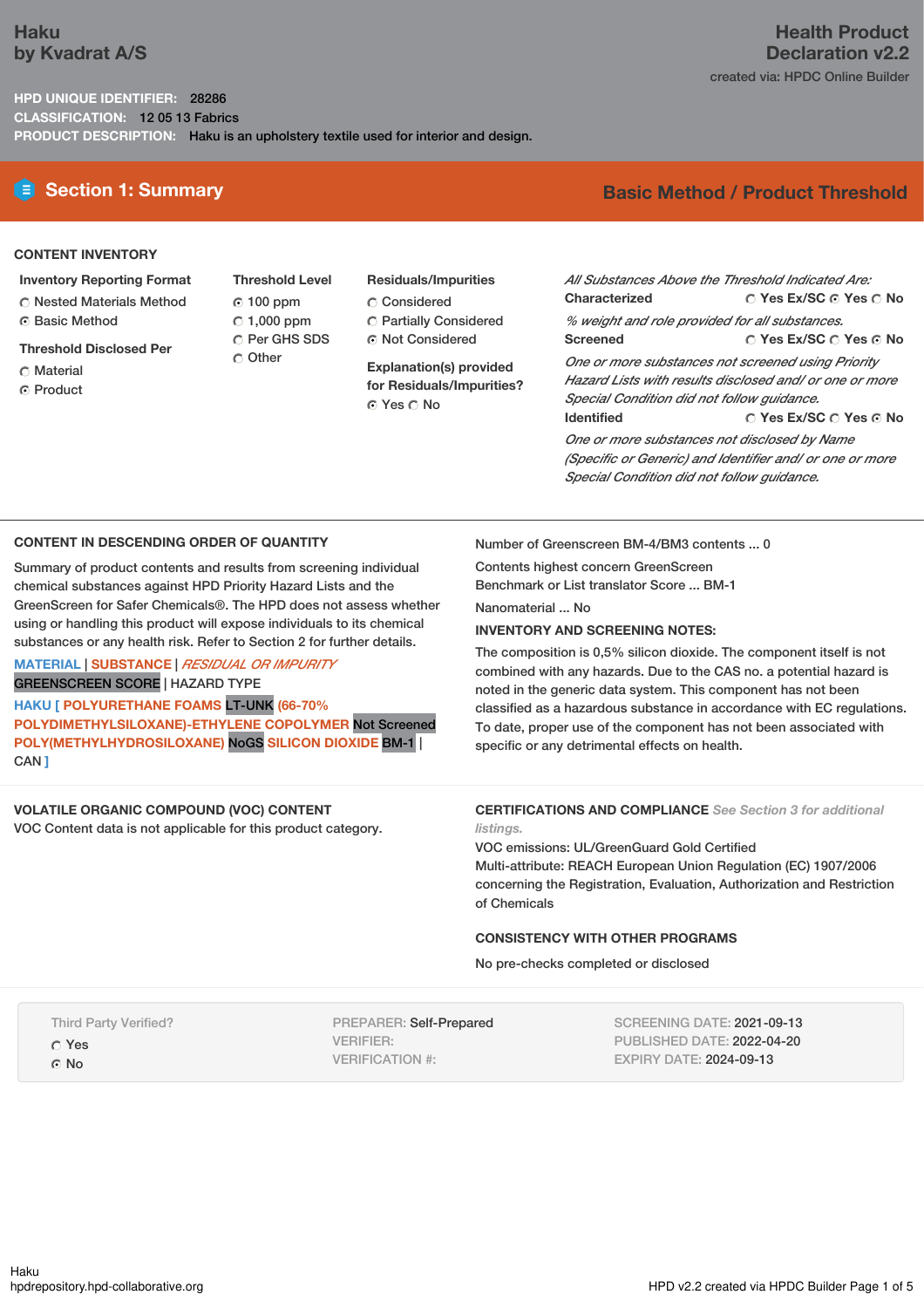This section lists contents in a product based on specific threshold(s) and reports detailed health information including hazards. This HPD uses the *inventory method indicated above, which is one of three possible methods:*

- *Basic Inventory method with Product-level threshold.*
- *Nested Material Inventory method with Product-level threshold*
- *Nested Material Inventory method with individual Material-level thresholds*

Definitions and requirements for the three inventory methods and requirements for each data field can be found in the HPD Open Standard version *2.2, available on the HPDC website at: [www.hpd-collaborative.org/hpd-2-2-standard](https://www.hpd-collaborative.org/hpd-2-2-standard)*

## **HAKU**

PRODUCT THRESHOLD: 100 ppm RESIDUALS AND IMPURITIES CONSIDERED: No

RESIDUALS AND IMPURITIES NOTES: The residuals/impurities have not been considered as there by our requirements have not been used substances of concern and the textile is produced with a high focus on sustainability in all its processes. The textile follow the EU Ecolabel dye restrictions incl. AZO dye and heavy metal restrictions. No content of formaldehyde. Complies with REACH regulation.

OTHER PRODUCT NOTES: Website link to see further technical specifications and certifications: https://www.kvadrat.dk/en/products/upholstery/8086-haku?term=rest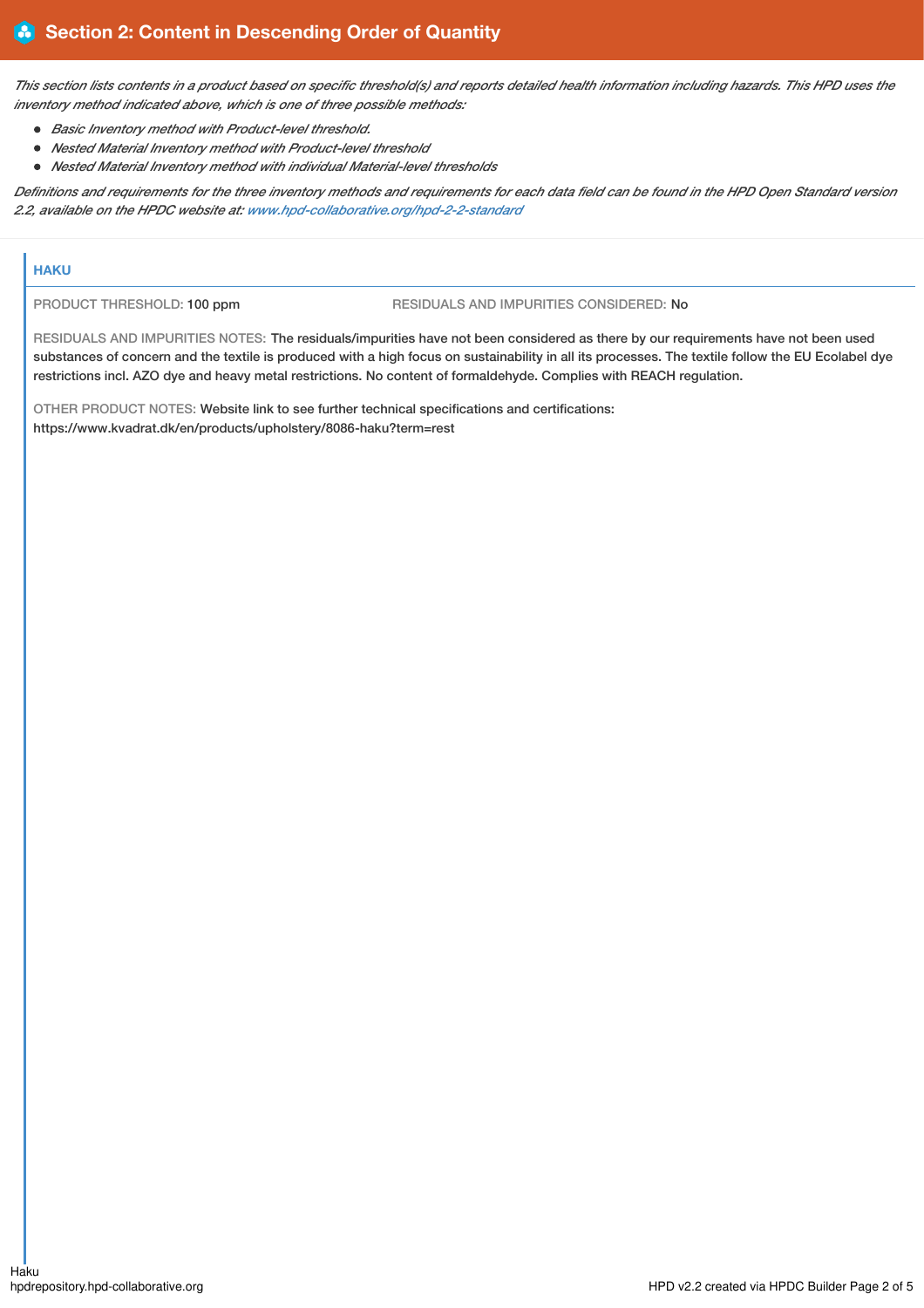| <b>POLYURETHANE FOAMS</b>                        |                                                                                                          |                                                                                                          |                 |                                                     | ID: 9009-54-5             |
|--------------------------------------------------|----------------------------------------------------------------------------------------------------------|----------------------------------------------------------------------------------------------------------|-----------------|-----------------------------------------------------|---------------------------|
|                                                  |                                                                                                          | HAZARD SCREENING METHOD: Pharos Chemical and Materials Library HAZARD SCREENING DATE: 2021-09-16 6:52:58 |                 |                                                     |                           |
| $\%$ : 75,0000                                   | GS: LT-UNK                                                                                               |                                                                                                          |                 | RC: None NANO: No SUBSTANCE ROLE: Textile component |                           |
| <b>HAZARD TYPE</b>                               | <b>AGENCY AND LIST TITLES</b>                                                                            |                                                                                                          | <b>WARNINGS</b> |                                                     |                           |
| None found                                       |                                                                                                          | No warnings found on HPD Priority Hazard Lists                                                           |                 |                                                     |                           |
| <b>SUBSTANCE NOTES:</b>                          |                                                                                                          |                                                                                                          |                 |                                                     |                           |
|                                                  |                                                                                                          |                                                                                                          |                 |                                                     |                           |
| (66-70% POLYDIMETHYLSILOXANE)-ETHYLENE COPOLYMER |                                                                                                          |                                                                                                          |                 |                                                     | <b>ID: Not Registered</b> |
|                                                  | HAZARD SCREENING METHOD: Pharos Chemical and Materials Library HAZARD SCREENING DATE: Not Screened       |                                                                                                          |                 |                                                     |                           |
| $\%: 5.0000$                                     | <b>GS: Not Screened</b>                                                                                  |                                                                                                          |                 | RC: None NANO: No SUBSTANCE ROLE: Textile component |                           |
| <b>HAZARD TYPE</b>                               | <b>AGENCY AND LIST TITLES</b>                                                                            |                                                                                                          | <b>WARNINGS</b> |                                                     |                           |
|                                                  | Hazard Screening not performed                                                                           |                                                                                                          |                 |                                                     |                           |
| <b>SUBSTANCE NOTES:</b>                          |                                                                                                          |                                                                                                          |                 |                                                     |                           |
|                                                  |                                                                                                          |                                                                                                          |                 |                                                     |                           |
| POLY(METHYLHYDROSILOXANE)                        |                                                                                                          |                                                                                                          |                 |                                                     | ID: 63148-57-2            |
|                                                  | HAZARD SCREENING METHOD: Pharos Chemical and Materials Library HAZARD SCREENING DATE: 2021-09-16 6:54:21 |                                                                                                          |                 |                                                     |                           |
| $\%$ : 2.0000                                    | GS: NoGS                                                                                                 |                                                                                                          |                 | RC: None NANO: No SUBSTANCE ROLE: Textile component |                           |
| <b>HAZARD TYPE</b>                               | <b>AGENCY AND LIST TITLES</b>                                                                            |                                                                                                          | <b>WARNINGS</b> |                                                     |                           |
| None found                                       |                                                                                                          |                                                                                                          |                 | No warnings found on HPD Priority Hazard Lists      |                           |
| <b>SUBSTANCE NOTES:</b>                          |                                                                                                          |                                                                                                          |                 |                                                     |                           |
|                                                  |                                                                                                          |                                                                                                          |                 |                                                     |                           |
| <b>SILICON DIOXIDE</b>                           |                                                                                                          |                                                                                                          |                 |                                                     | ID: 7631-86-9             |
|                                                  | HAZARD SCREENING METHOD: Pharos Chemical and Materials Library                                           |                                                                                                          |                 | HAZARD SCREENING DATE: 2022-03-22 9:16:32           |                           |
| $\%: 0.5000$                                     | <b>GS: BM-1</b>                                                                                          |                                                                                                          |                 | RC: None NANO: No SUBSTANCE ROLE: Textile component |                           |
| <b>HAZARD TYPE</b>                               | <b>AGENCY AND LIST TITLES</b>                                                                            |                                                                                                          | <b>WARNINGS</b> |                                                     |                           |
| CAN                                              | GHS - Japan                                                                                              | H350 - May cause cancer [Carcinogenicity - Category<br>$1A$ ]                                            |                 |                                                     |                           |
| <b>CAN</b>                                       | <b>GHS - Australia</b>                                                                                   | H350i - May cause cancer by inhalation [Carcinogenicity<br>- Category 1A or 1B]                          |                 |                                                     |                           |
|                                                  |                                                                                                          |                                                                                                          |                 |                                                     |                           |

SUBSTANCE NOTES: The composition is 0,5% silicon dioxide. The component itself is not combined with any hazards. Due to the CAS no. a potential hazard is noted in the generic data system. This component has not been classified as a hazardous substance in accordance with EC regulations. To date, proper use of the component has not been associated with specific or any detrimental effects on health.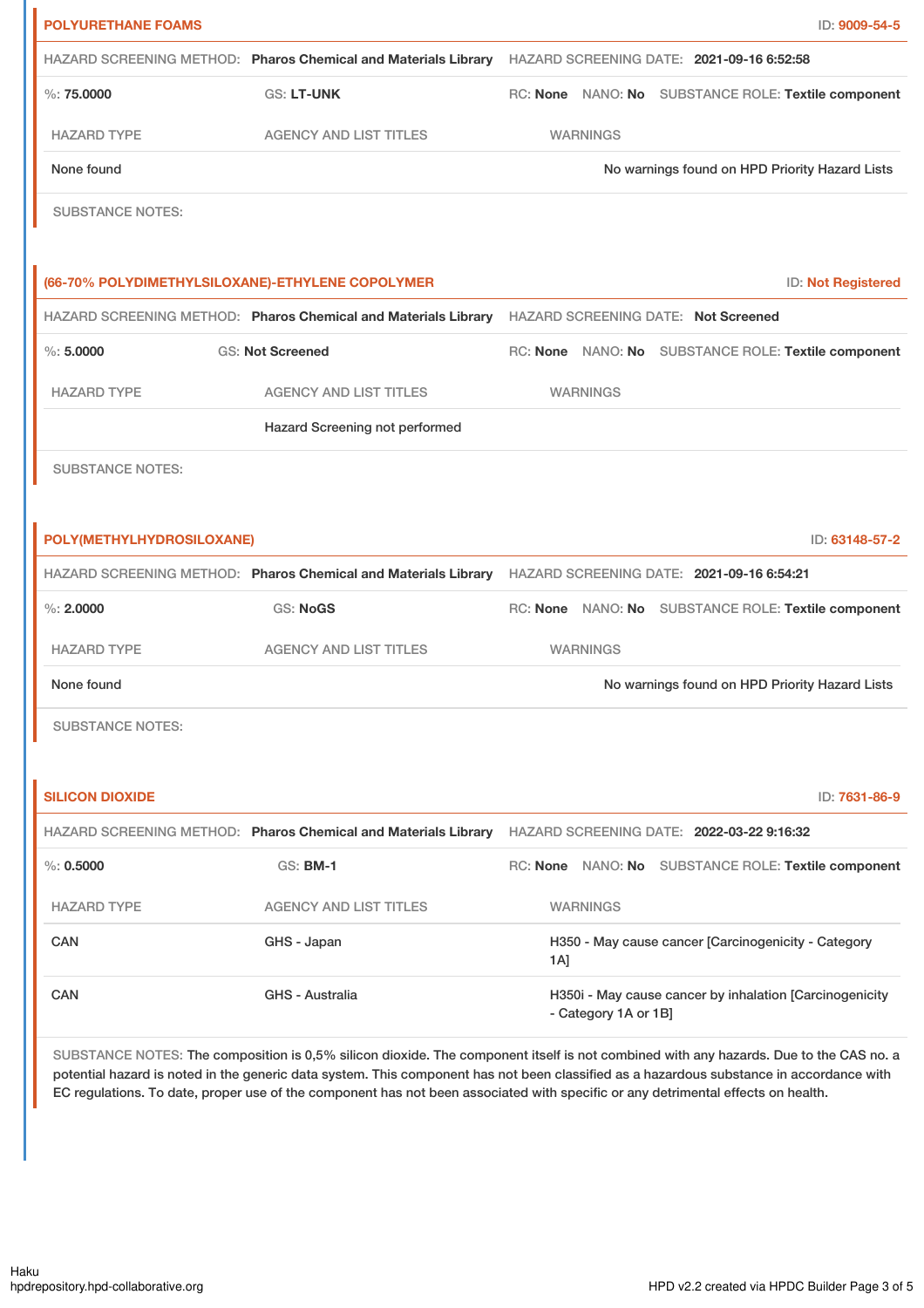This section lists applicable certification and standards compliance information for VOC emissions and VOC content. Other types of health or *environmental performance testing or certifications completed for the product may be provided.*

| <b>VOC EMISSIONS</b>                                                                                                                                                   | <b>UL/GreenGuard Gold Certified</b>                                                                                                          |                                            |  |  |  |  |  |
|------------------------------------------------------------------------------------------------------------------------------------------------------------------------|----------------------------------------------------------------------------------------------------------------------------------------------|--------------------------------------------|--|--|--|--|--|
| <b>CERTIFYING PARTY: Third Party</b><br>APPLICABLE FACILITIES: AII<br><b>CERTIFICATE URL:</b><br>https://www.kvadrat.dk/en/products/upholstery/8086-<br>haku?term=rest | ISSUE DATE: 2021-09- EXPIRY DATE:<br>07                                                                                                      | <b>CERTIFIER OR LAB: UL</b><br>Environment |  |  |  |  |  |
| CERTIFICATION AND COMPLIANCE NOTES: As the Greenguard certification is renewed annually there has not been set an expiry date.                                         |                                                                                                                                              |                                            |  |  |  |  |  |
| <b>MULTI-ATTRIBUTE</b>                                                                                                                                                 | REACH European Union Regulation (EC) 1907/2006 concerning the Registration,<br><b>Evaluation, Authorization and Restriction of Chemicals</b> |                                            |  |  |  |  |  |

| CERTIFYING PARTY: Self-declared                                        | ISSUE DATE: 2007-06- EXPIRY DATE: | CERTIFIER OR LAB: None |
|------------------------------------------------------------------------|-----------------------------------|------------------------|
| APPLICABLE FACILITIES: AII<br>CERTIFICATE URL: https://echa.europa.eu/ | 01                                |                        |
| CERTIFICATION AND COMPLIANCE NOTES:                                    |                                   |                        |

# **Section 4: Accessories**

This section lists related products or materials that the manufacturer requires or recommends for installation (such as adhesives or fasteners), maintenance, cleaning, or operations. For information relating to the contents of these related products, refer to their applicable Health Product *Declarations, if available.*

No accessories are required for this product.

# **Section 5: General Notes**

Test results for Haku: DURABILITY: 100,000 Martindale. PILLING: 5 (ISO 1-5). LIGHTFASTNESS: 7. FIRE TESTS: ASTM E84 Class B Unadhered, ASTM E84 Class B Adhered, EN 1021-1, US Cal. Bull. 117-2013, EN 1021-1/2 with treatment, BS 5852 crib 5 with treatment. FASTNESS TO RUBBING: 5 (Dry) 5 (Wet)